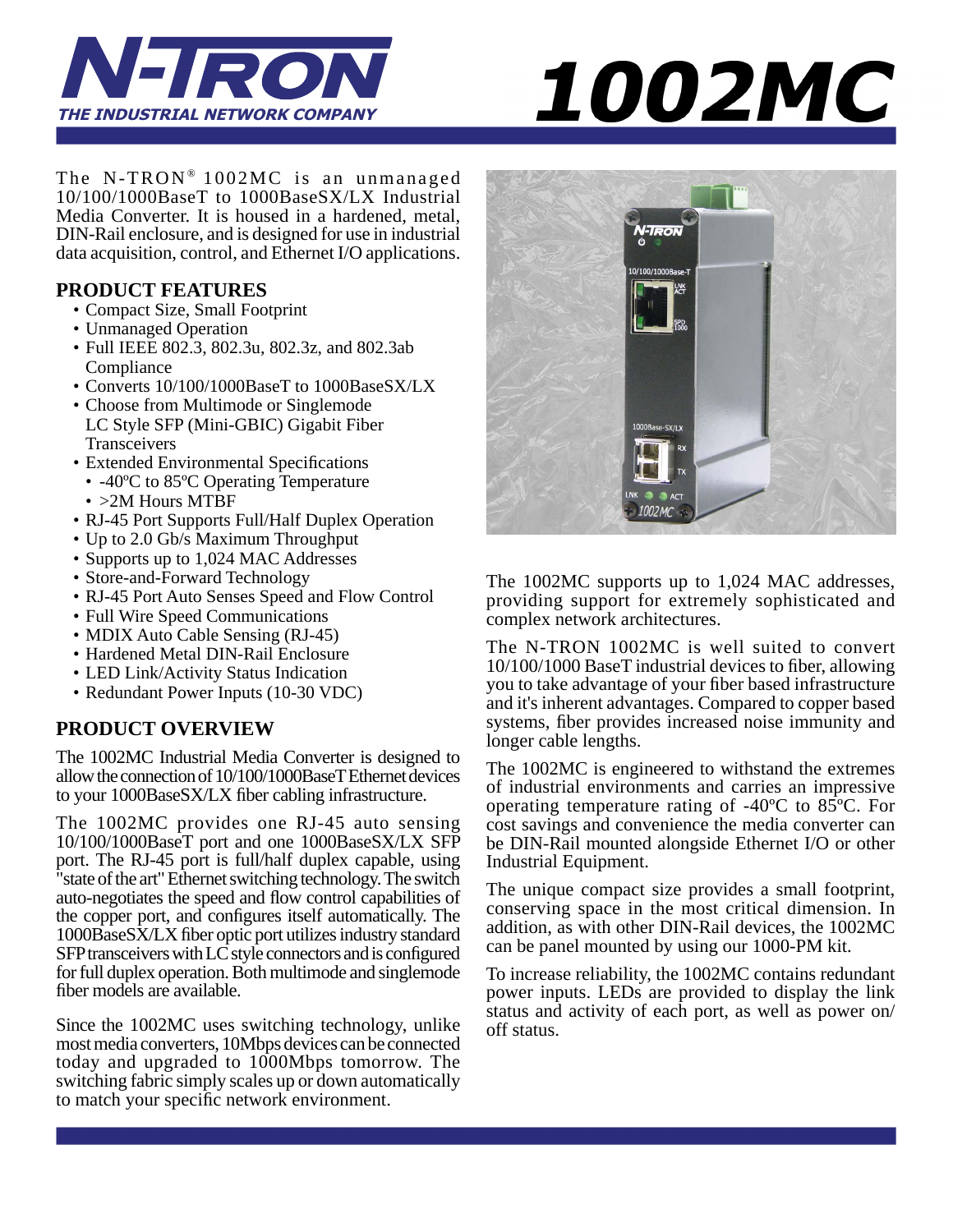

# QUALITY MANAGEMENT SYSTEM **CERTIFIED BY DNV**

## $\equiv$  ISO 9001:2008  $\equiv$

## **1002MC SPECIFICATIONS**

#### **Case Dimensions**

| Height:   | 4.0"             | $(10.2 \text{ cm})$     |
|-----------|------------------|-------------------------|
| Width:    | 1.0"             | $(2.6 \text{ cm})$      |
| Depth:    | 3.7              | $(9.4 \text{ cm})$      |
| Weight:   |                  | $0.60$ lbs. $(0.22$ kg) |
| DIN-Rail: | 35 <sub>mm</sub> |                         |
|           |                  |                         |

#### **Electrical**

Input Voltage: 10-30 VDC

Input Current: 200mA@24V BTU/hr: 16.4@24VDC 13Amp/0.8ms@24V

## **Environmental**

Operating Temperature: Storage Temperature: Operating Humidity: 10% to 95%

C to  $85^{\circ}$ C C to  $85^{\circ}$ C (Non Condensing)

Operating Altitude: 0 to 10,000 ft.

## **Network Media**

10BaseT: >Cat3 Cable 100BaseT: >Cat5 Cable 1000BaseT: > > > > > > > > Cat5e Cable 1000BaseSX Multimode: 50-62.5/125μm 1000BaseLX Singlemode: 7-10/125μm

## **Connectors**

10/100/1000BaseT: One (1) RJ-45 TX Port

1000BaseSX/LX SFP: One (1) SFP LC Duplex Gigabit Fiber Port

## **Recommended Wiring Clearance**

| Front: | 4" (10.16 cm) |
|--------|---------------|
| Top:   | 1" (2.54 cm)  |

#### **SFP Gigabit Fiber Transceiver Characteristics**

| <b>Fiber Length</b>       | 550m for 50/125µm<br>275m @62.5/125µm | $10km**$      | $40km**$ | 80km**   |
|---------------------------|---------------------------------------|---------------|----------|----------|
| <b>TX Power Min</b>       | $-9.5$ d $Bm$                         | $-9.5$ d $Bm$ | -2dBm    | 0dBm     |
| <b>RX Sensitivity Max</b> | $-17dBm$                              | $-20dBm$      | $-22dBm$ | $-24dBm$ |
| Wavelength                | 850nm                                 | 1310nm        | 1310nm   | 1550nm   |
| <b>Assumed Fiber Loss</b> | 3.5 to 3.75 dB/km                     | .45dB/km      | .35dB/km | .25dB/km |

 \* SX Fiber Optic Cable \*\* LX Fiber Optic Cable

N-TRON USA & Corporate Headquarters 3101 International Blvd. Building 6 Mobile, AL 36606 • USA Phone +1-251-342-2164 Fax +1-251-342-6353 **www.n-tron.com** 

## **BENEFITS**

## **Industrial Media Converter**

- Compact Size, Small Footprint
- Converts 10/100/1000BaseT to 1000BaseSX/LX
- High Reliability/Availability
- Extended Environmental Specifications
- Hardened Metal DIN-Rail Enclosure
- High Performance
- High MTBF >2M Hours (measured)
- ESD Protection Diodes on RJ-45 Ports
- Surge Protection Diodes on Power Inputs

#### **Ease of Use**

- Plug & Play Operation
- RJ-45 Auto Sensing 10/100/1000BaseT Port
- RJ-45 Port Auto Senses Duplex,Speed, and Cable Type
- Compact DIN-Rail Package

#### **Increased Performance**

- Full Wire Speed Capable
- 1000BaseSX/LX Fiber Uplink
- Full Duplex Capable
- Eliminates Network Collisions
- Increases Network Determinism

## **Regulatory Approvals**

*FCC/CE (CFR 47, Part 15, Subpart B, Class A) EN 61000-6-2/4, IEC 61000-4-2/3/4/5/6 EN 55011, ICES-003*

*UL/cUL: Class I, Division 2, Groups A, B, C and D; T4A UL 508, ICE and ANSI/ISA-12.12.01-2007*

*ABS Type Approval for Shipboard Applications DNV Type Approval Certification RoHS Compliant*

## **Designed to comply with:**

*IEEE 1613 for Electric Utility Substations* **NEMA TS1/TS2 for Traffic Control** 

® 2012 N-Tron Corporation. N-Tron and the N-Tron logo are trademarks of N-Tron Corporation. Product names mentioned herein are for identifi cation purposes only and may be trademarks and/or registered trademarks of their respective company. Specifications subject to change without notice. The responsibility for the use and application of N-Tron products rests with the end user. N-Tron makes no warranties as to the fitness or suitability of any N-Tron product for any specific application. N-Tron Corporation shall not be liable for any damage resulting from the installation, use, or misuse of this product. Printed in USA. REV 2012.11.13